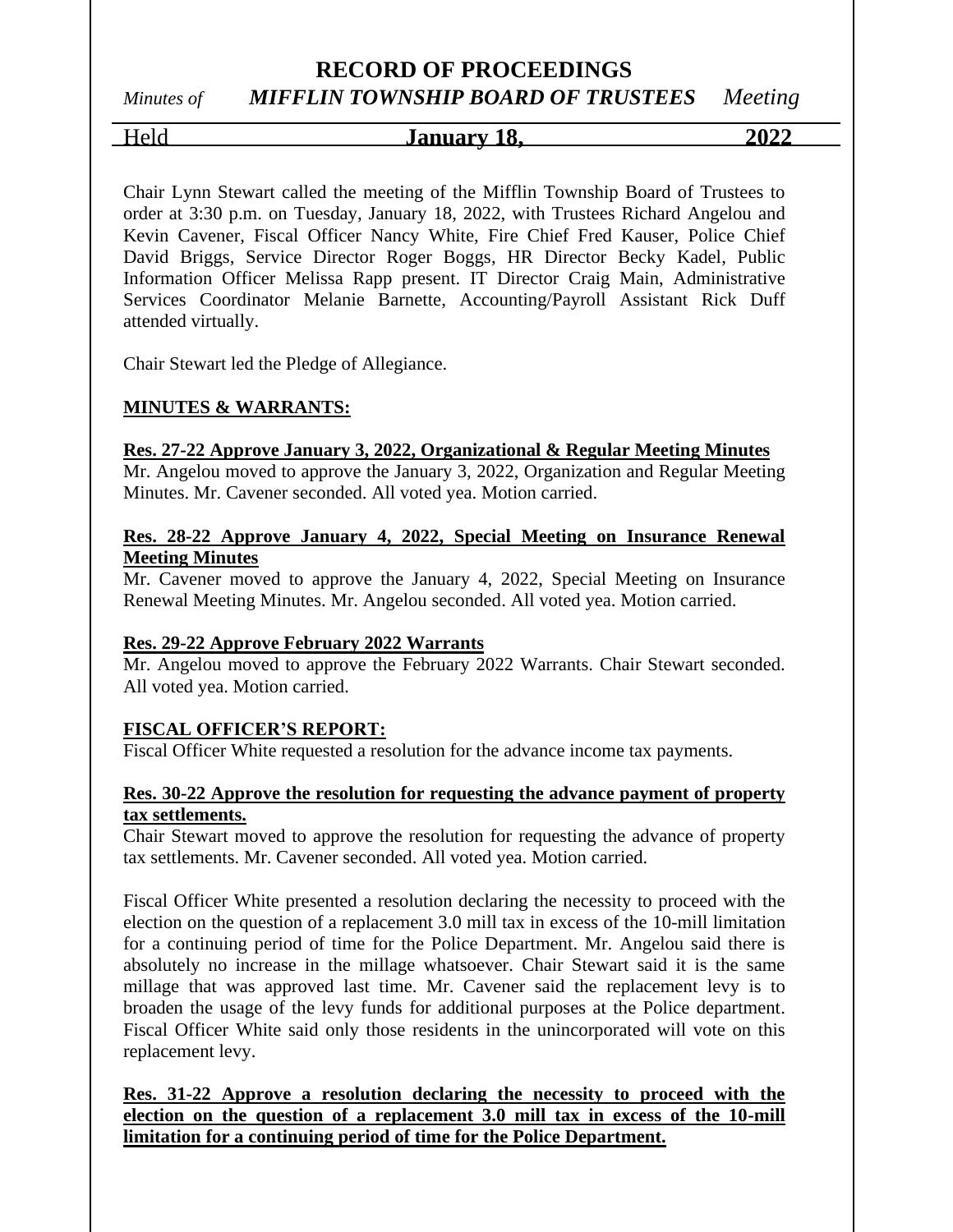### *Minutes of MIFFLIN TOWNSHIP BOARD OF TRUSTEES Meeting*

Held **January 18, 2022**

Mr. Cavener moved to approve a resolution declaring the necessity to proceed with the election on the question of a replacement 3.0 mill tax in excess of the 10-mill limitation for a continuing period of time for the Police Department. Mr. Angelou seconded. All voted yea. Motion carried.

Fiscal Officer White presented a resolution declaring the necessity to proceed with the election on the question of a 2.55 mill tax in excess of the 10-mill limitation for a continuing period of time for the Fire Division.

#### **Res. 32-22 Approve a resolution declaring the necessity to proceed with the election on the question of a 2.55 mill tax in excess of the 10-mill limitation for a continuing period of time for the Fire Division.**

Mr. Angelou moved to approve a resolution declaring the necessity to proceed with the election on the question of a 2.55 mill tax in excess of the 10-mill limitation for a continuing period of time for the Fire Division.

Fiscal Officer White said the resolutions will be filed within the next couple days allowing time for corrections if necessary.

Fiscal Officer White provided a breakdown of the township debt. She said a correction on the Service Department breakdown shows a vehicle that has been transferred to the Fire Division. (See Referral File.)

Fiscal Officer White requested approval of the 2021 Sick Leave Incentive for Police, Service, and Administration in the total amount of \$7,600. (See Referral File.) Chair Stewart said the incentives for Police and Service are taken out of their respective budgets; Administration is taken out of the General Fund.

#### **Res. 33-22 Approve the 2021 Sick Leave Incentive for Police, Service, and Administration in the total amount of \$7,600.**

Mr. Cavener moved to approve the 2021 Sick Leave Incentive for Police, Service, and Administration in the total amount of \$7,600. Mr. Angelou seconded. Chair Stewart abstained. Mr. Cavener and Mr. Angelou voted yea. Motion carried.

Fiscal Officer White said she spoke with Steve Buskirk, Franklin Co. Engineer's Office, about their permitting process and her request for a checklist. She said he sent her an email explaining the process outlined here: The Building Department issues building permits. A building permit is not needed to obtain Right-of-Way permit. The Right-of-Way permit only pertains to work in the Right-of-way. The building permit pertains to the work behind the Right-of-Way. The current situation with Leonard Park is a little different as we would not normally have building taking place such a long time after a subdivision was created. A bond is required to obtain a permit depending on the impact to the Right-of-Way. Issuing a building permit does not depend on a Right-of-Way permit; they are independent of each other.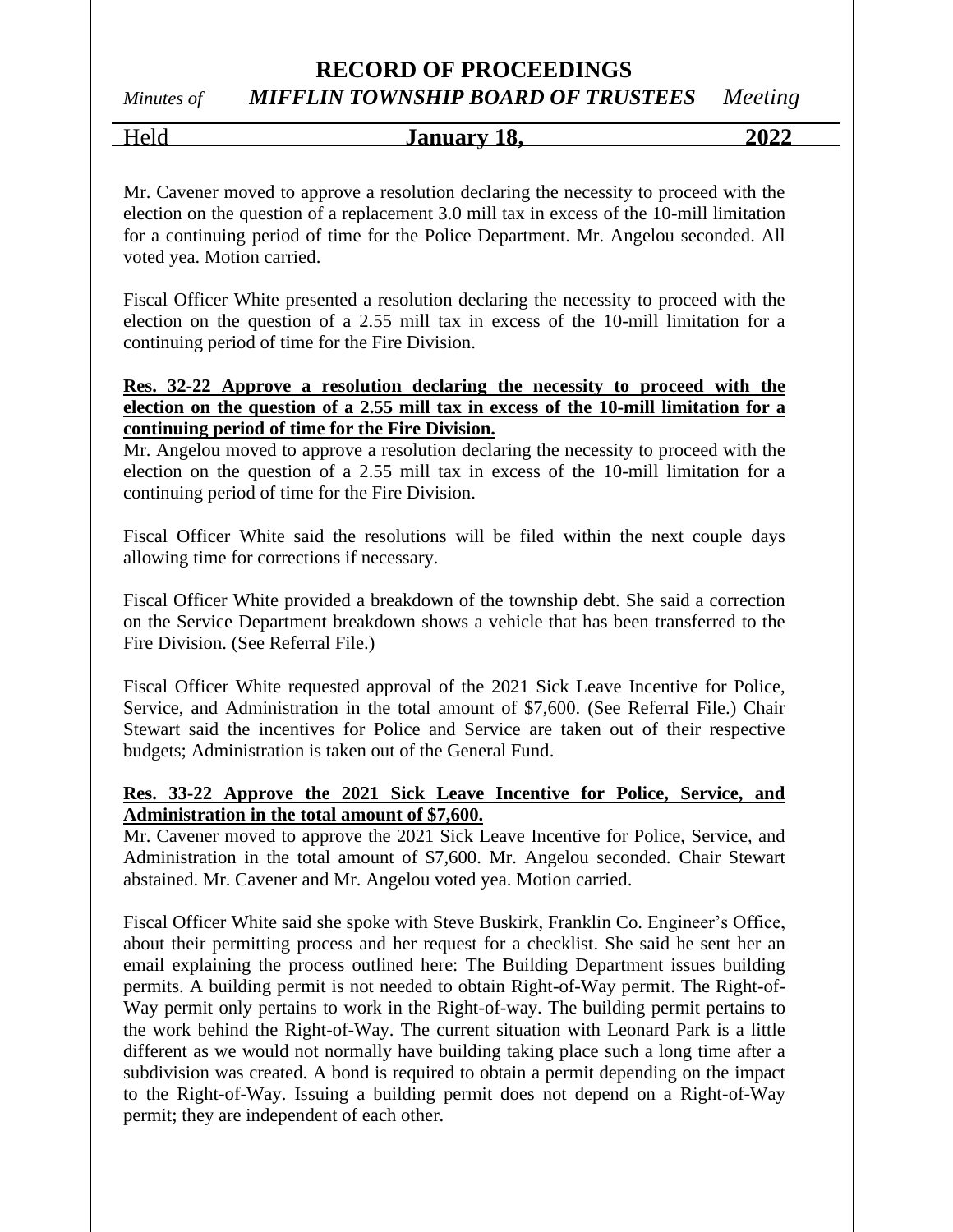### *Minutes of MIFFLIN TOWNSHIP BOARD OF TRUSTEES Meeting*

#### Held **January 18, 2022**

Fiscal Officer White said there are many other permits that follow for the different stages of the build. There was lengthy discussion about the issues created by one builder, not all.

Fiscal Officer White said according to Matt Brown, Franklin Co. Economic Development & Planning, they need plans with elevations, etc. for what is being built to issue a building permit; construction inspections take place along the way.

Fiscal Officer White said the Franklin County Township Association annual meeting has been rescheduled to April due to the COVID pandemic. She shared information about Deputy Chief Wright's retirement luncheon.

Fiscal Officer White said she is working with Assistant to the Fiscal Officer Hollie Wonderly on closing out the year and opening the new year. She said we are now operating in 2022.

Fiscal Officer White said she placed the final statement of cash position from revenue and expense and the report that was sent to the County Auditor's Office reporting those balances at their respective places.

#### **HUMAN RESOURCES:**

Ms. Kadel said she will be attending in-person the annual OHPELA conference February 7 – 8, 2022.

Ms. Kadel requested the approval of the Lexipol annual renewal in the amounts of \$1,482 from Human Resources and \$7,841.60 from the Division of Fire, totaling \$9,323.60.

#### **Res. 34-22 Approve the Lexipol annual renewal in the amounts of \$1,482 from Human Resources and \$7,841.60 from the Fire Division.**

Mr. Angelou moved to approve the Lexipol annual renewal in the amounts of \$1,482 from Human Resources and \$7,841.60 from the Fire Division, totaling \$9,323.60. Mr. Cavener seconded. All voted yea. Motion carried. (See Referral File.)

Fiscal Officer White said we will get a \$1,000 rebate through OTARMA (insurance) for the Fire Division's portion of the Lexipol annual renewal fee. This will also be the case at the time of the Police Department Lexipol as well.

There was discussion about the COVID Policy as it relates to when someone has been exposed to the virus and what is required to return to work. Ms. Kadel said an employee who has contracted the COVID virus must stay home for 10 days from the date that he/she tests positive. If the employee was symptomatic, she counts two days prior to the date they became symptomatic for a total of 10 days. She said she would have to research the process for direct exposures as it has continued to change and evolve. She will follow up with the process. Chief Kauser said the Division of Fire is following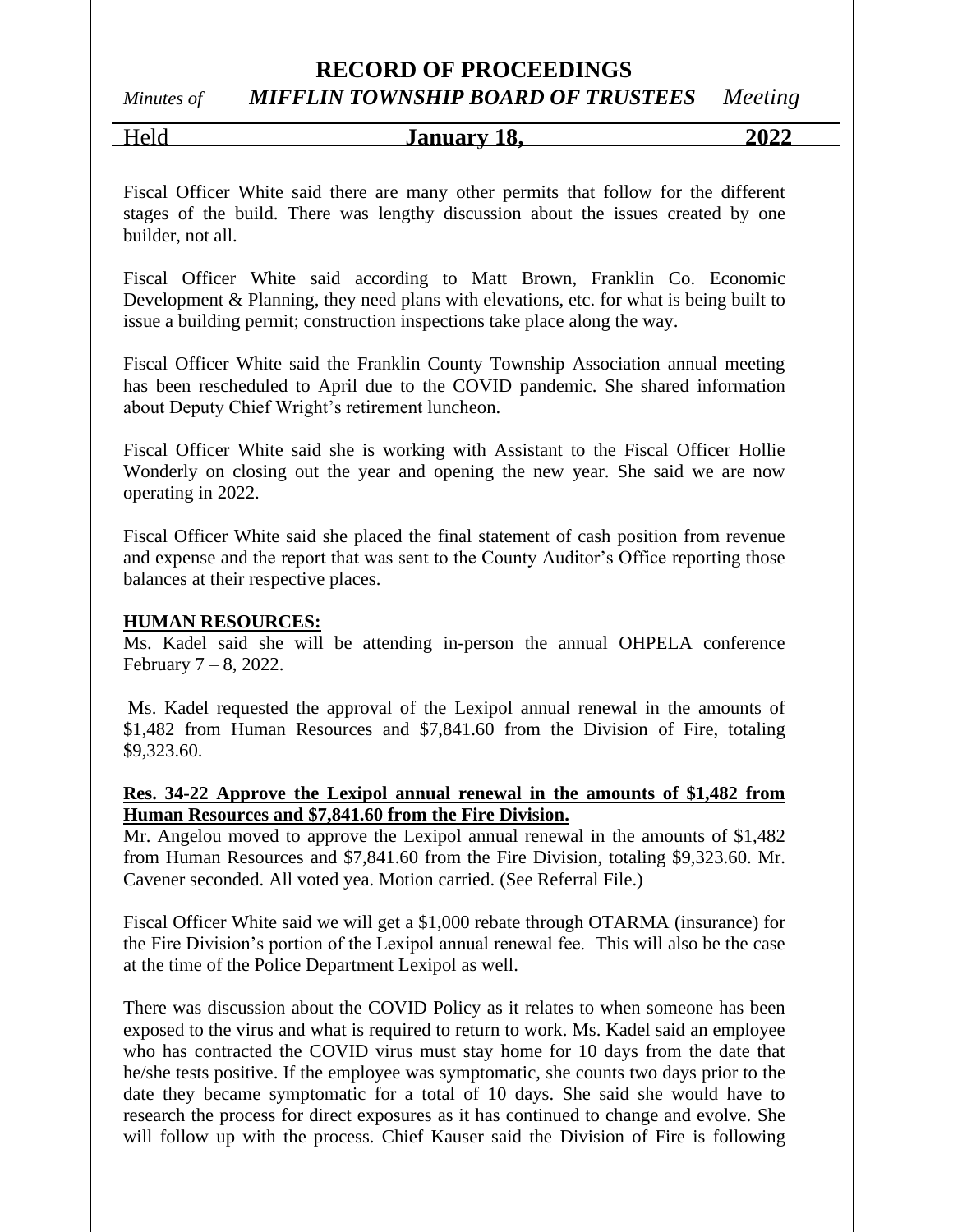*Minutes of MIFFLIN TOWNSHIP BOARD OF TRUSTEES Meeting*

Held **January 18, 2022**

CDC guidelines with a public safety exception if staffing levels fall below a certain level, a five-day isolation versus a 10-day isolation. He said that has not been used yet. He said we are back to full regular staff unlike two weeks ago. Ms. Kadel agreed to follow-up with the process. Chief Kauser said Kenny King is not part of the reporting process for employees' exposures or infections. He assists with acquiring test kits and vaccinations. There is a staff member, Brian Roy, who is certified to manage the infection control for the Fire Division, Chief Kauser said.

Ms. Kadel said she has reviewed the applications for the next firefighter recruit class; a total of 74 candidates have made it through the initial screening.

Ms. Kadel said preparations are underway to get the online benefits platform ready for Open Enrollment which will be  $2/8$  –  $2/10/2022$ , 8:30 a.m. – 5 p.m. She said arrangements will be made for those who are out-of-town. Information will be universally communicated as to how to schedule an appointment.

#### **PUBLIC INFORMATION OFFICER:**

Ms. Rapp said she included a digital copy of the December media packet since she hadn't been able to create it for the first January meeting after having been ill.

Ms. Rapp said in the digital files is an example of the social media report she will include in the future. It is an export of all posts and comments from a specific date range. This will take much less time to produce since it's a simple search in the new ArchiveSocial account and will be more efficient with time and resources. She said going forward she will provide this in the trustees' packets.

Ms. Rapp said she included a very nice post in Take Back Gahanna from a mother whose child was saved from choking by a nearby medic. She said when she saw the post that day, she responded to it and promised to pass along the mother's kind words to our Division of Fire and other leadership. She said since oftentimes people tend to use groups like Take Back Gahanna to complain rather than compliment, she said she thought it was a complimentary post and wanted to share.

Ms. Rapp said she included today's agenda on the new branding materials to start the year. She said she and Melanie Barnette have been adding to the brand standards guidelines as we use the new materials to ensure that all pertinent instructions are provided for anyone else who may be reading the guidelines in the future.

Ms. Rapp said she is working on a newsletter template for a January newsletter and any departments who have contacts that they would like added to the newsletter distribution list should forward the information to her.

#### **SERVICE:**

Mr. Boggs provided updates and cemetery totals. (See Referral File.) There was discussion about increasing the number of columbariums.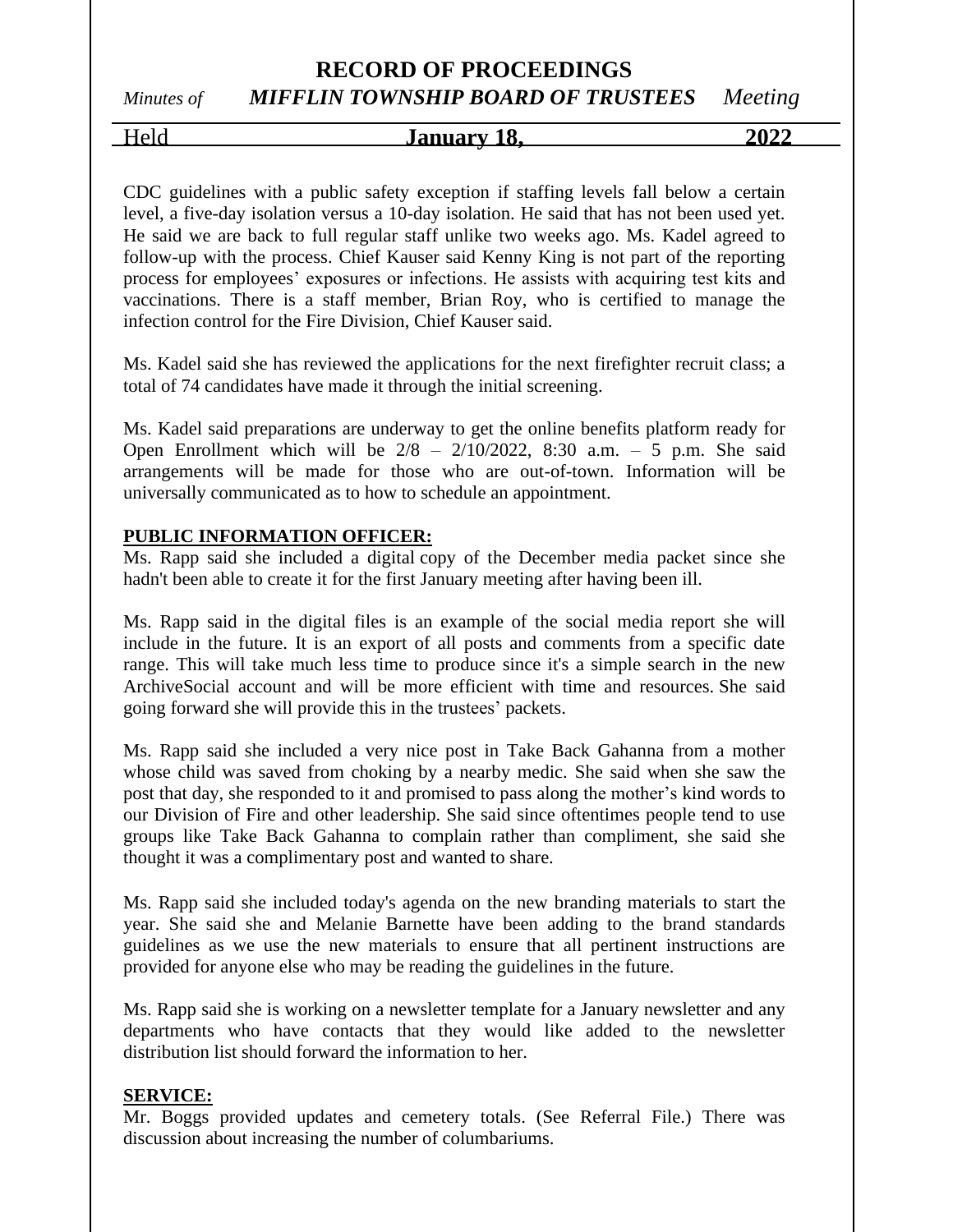## *Minutes of MIFFLIN TOWNSHIP BOARD OF TRUSTEES Meeting*

Held **January 18, 2022**

#### **CODE:**

Mr. Boggs requested a code violation be placed as a lien on the tax duplicate per ORC §505.87(B)(2), totaling \$300.00, for 2454 Parkwood Avenue for excessive trash.

#### **Res. 35-22 Approve a code violation be placed as a lien on the tax duplicate per ORC §505.87(B)(2), totaling \$300.00, for 2454 Parkwood Avenue for excessive trash.**

Mr. Angelou moved to approve a code violation be placed as a lien on the tax duplicate per ORC §505.87(B)(2), totaling \$300.00, for 2454 Parkwood Avenue for excessive trash. Mr. Cavener seconded. All voted yea. Motion carried.

#### **POLICE:**

Chief Briggs requested approval of the contingent hire of Tammy Scott as a full-time police officer, \$25/hr., effective January 28, 2022. He said with her two decades of experience, he would like to skip the probationary rate and start her at \$25/hr. He said this is budgeted.

#### **Res. 36-22 Approve the contingent hire of Tammy Scott as a full-time police officer, \$25/hr., effective January 28, 2022.**

Mr. Cavener moved to approve the contingent hire of Tammy Scott as a full-time police officer, \$25/hr., effective January 28, 2022. Mr. Angelou seconded. All voted yea. Motion carried.

Chief Briggs requested the purchase of a police vehicle, 2021 Dodge Durango SUV, from Shorkey Chrysler Dodge in the amount of \$33,585, and new equipment in the amount of \$11,872.32, plus wrapped with decals in the amount of \$3,780 from Parr Public Safety Equipment, all totaling \$49,237.32. He said this total is about \$10,000 - \$12,000 less expensive than a 2022 model and only has 22 miles on it.

#### **Res. 37-22 Approve the purchase of a police vehicle, 2021 Dodge Durango SUV, from Shorkey Chrysler Dodge in the amount of \$33,585, and new equipment in the amount of \$11,872.32, plus wrapped with decals in the amount of \$3,780 from Parr Public Safety Equipment, all totaling \$49,237.32 and to obtain the necessary financing.**

Mr. Cavener approved the purchase of a police vehicle, 2021 Dodge Durango SUV, from Shorkey Chrysler Dodge in the amount of \$33,585, and new equipment in the amount of \$11,872.32, plus wrapped with decals in the amount of \$3,780 from Parr Public Safety Equipment, all totaling \$49,237.32 and to obtain the necessary financing. Mr. Angelou seconded. All voted yea. Motion carried.

Chief Briggs said he will be calling or sending a note to the resident who reported illegal dumping. Ms. Rapp said she will be posting on social media and the newsletter that the township is cracking down on illegal dumping.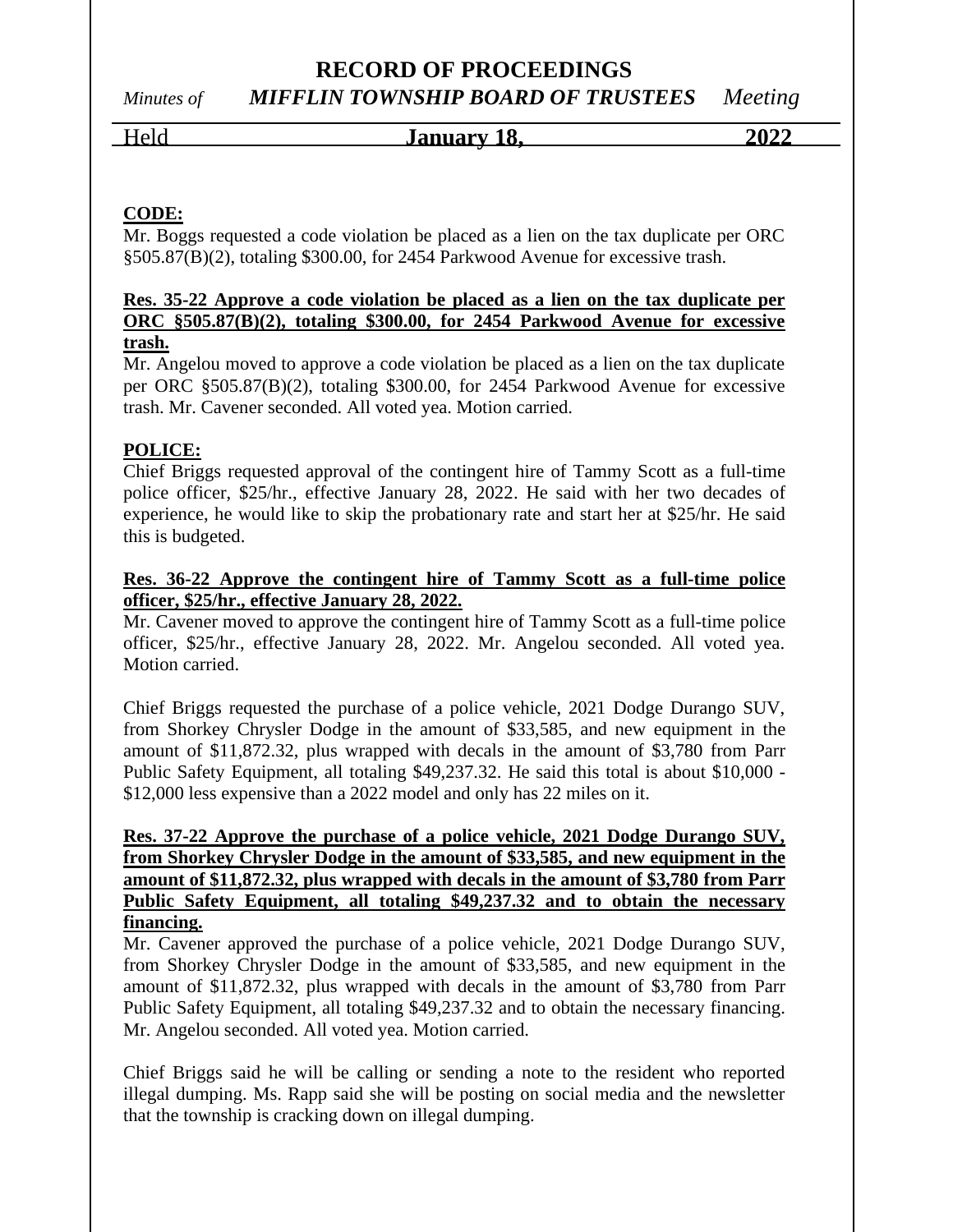### *Minutes of MIFFLIN TOWNSHIP BOARD OF TRUSTEES Meeting*

| ⌒ | Ω<br><b>Januar</b> y<br>-<br>.v. | $\sim$ $\sim$ $\sim$<br>20<br>`` |
|---|----------------------------------|----------------------------------|
|   |                                  |                                  |

Chief Briggs said his Sergeant averages 2- 3 times a month in which he takes his police vehicle home. He believes the response time warrants the Sergeant doing so, but he plans to gather more information for the trustees.

#### **FIRE DIVISION:**

To keep up with the vacancies and retirements, Chief Kauser requested the provisional appointments of Sam Kruse, Brice Maple, and Lucas Welsh as Firefighters with an effective date to be determined. The appointments are contingent on their passing of the PFPF medical physical, drug screening, and a psychological battery and examination.

#### **Res. 38-22 Approve the provisional appointments of Sam Kruse, Brice Maple, and Lucas Welsh as Firefighters with an effective date to be determined.**

Chair Stewart moved to approve the provisional appointments of Sam Kruse, Brice Maple, and Lucas Welsh as Firefighters with an effective date to be determined. Mr. Angelou seconded. All voted yea. Motion carried.

Chief Kauser requested the approval of the 25 long-term, multi-year annual service Agreements as listed. He said none of the Agreements require going to bid. He said the intent is to streamline the process. He said any change in vendors or amounts would be presented to the Board for approval.

#### **Res. 39-22 Approve the 25 annual service Agreements as listed.**

Chair Stewart moved to approve the 25 annual service Agreements as listed. Mr. Cavener seconded. All voted yea. Motion carried. (See Referral File.)

Chief Kauser requested approval of the 2-year EMS services Agreement with the RCOG.

#### **Res. 40-22 Approve the 2-year EMS service Agreement with the RCOG.**

Chair Stewart moved to approve the 2-year EMS service Agreement with the RCOG. Mr. Cavener seconded. All voted yea. Motion carried.

Chief Kauser requested the acceptance of the resignation of Firefighter Nicholas Leidheiser, effective January 17, 2022. He said he will be starting at the Columbus Division of Fire on January 18, 2022. Firefighter Leidheiser's letter of resignation was presented to the trustees.

#### **Res. 41-22 Accept the resignation of Firefighter Nicholas Leidheiser, effective January 17, 2022.**

Mr. Cavener moved to accept the resignation of Firefighter Nicholas Leidheiser, effective January 17, 2022. Chair Stewart seconded. All voted yea. Motion carried.

Chief Kauser said the Station 132 project is continuing as scheduled. The sign design was finalized and should be erected soon. A private groundbreaking will be scheduled once the sign is erected, and the site has been cleared and prepared.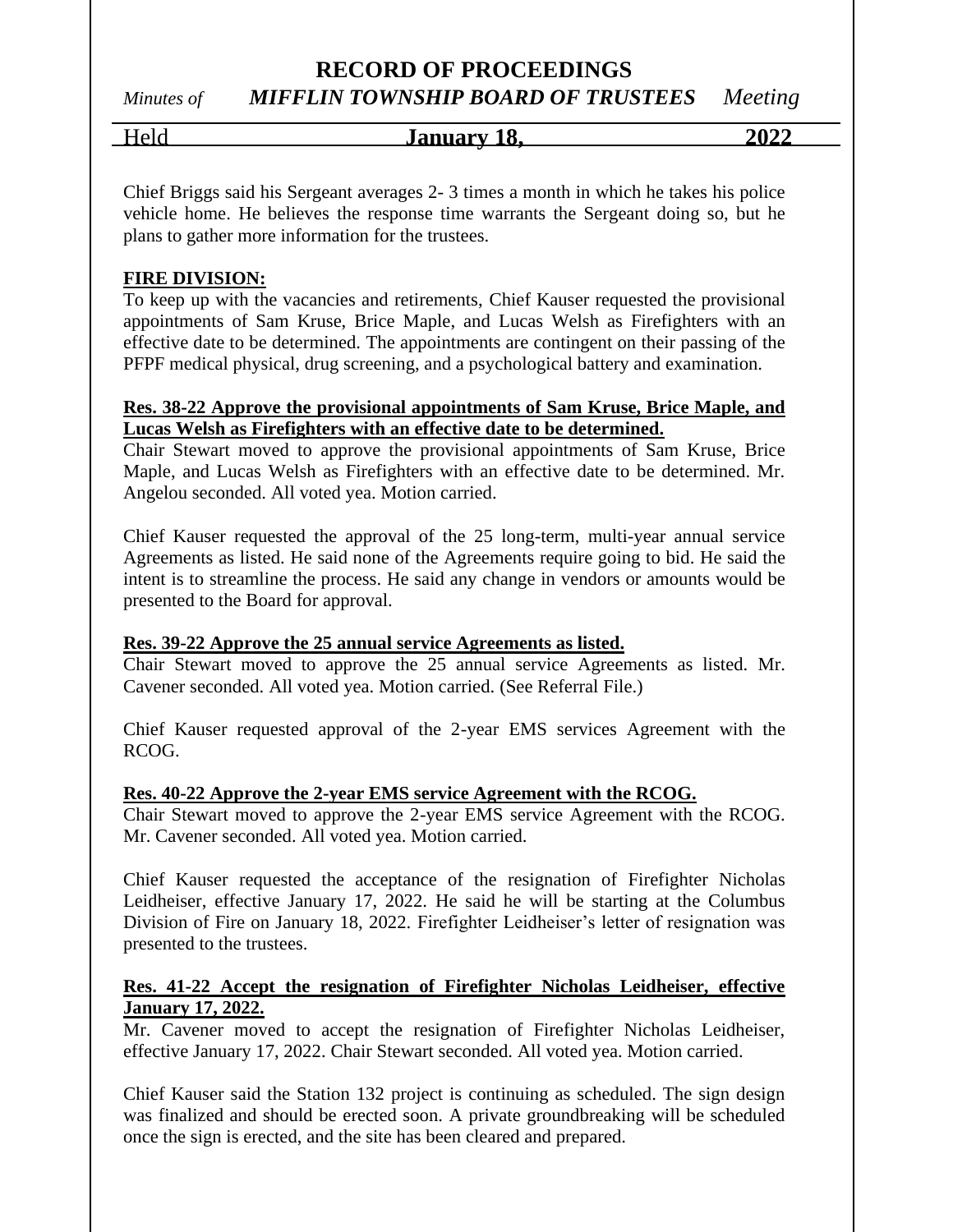*Minutes of MIFFLIN TOWNSHIP BOARD OF TRUSTEES Meeting*

# Held **January 18, 2022**

Chief Kauser said he met with Fiscal Officer White to issue the check to finalize the purchase of 384 W. Johnstown Road. Township legal counsel will provide a release of mortgage.

Chief Kauser said he has been meeting with the Franklin County Engineer's Office about the full closure of the Agler Road bridge at Sunbury Road which is scheduled to occur in the summer of 2022. Chair Stewart requested Chief Briggs discuss the impact of this with Chief Kauser.

Chief Kauser met with Gahanna Schools Superintendent and staff and Chief of Police to review several site plans. Additional meetings are being planned.

Chief Kauser said he would like to have a meeting with the trustees to discuss the levy.

Chief Kauser said he will be traveling to Pierce at the end of the month to do a final inspection/sign-off on E133. He said there was a recent fire at the Horton plant, but none of our vehicles were in production.

Chief Kauser said he is working on final appropriations for 2022. He expects to have them ready for the first meeting in February.

Chief Kauser thanked the Service Department for their snow removal response to the Ops Center. He said he is grateful for the work they do.

#### **OPS CENTER:**

Chief Kauser said he is finalizing the funding for Phase III. Gahanna PD is fully moved in, and all is going well.

#### **MIFFLIN DISPATCH:**

He received a very nice letter about Mory Fuhrmann who assisted an agency in northern Ohio that lost an employee. Mory filled in while the staff paid their respects. He said this reflects the culture of our dispatchers and their contributions that extend well beyond our own community.

Chair Stewart inquired about the hosting of VIP software and DocCentral software. Fiscal Officer White said she is working with Mr. Main on this and has contacted both companies. She is hoping to have this resolved by the end of next month. She said Mifflin VIP, DocCentral, and the RCOG VIP software are being hosted by KeyTel Systems. Fiscal Officer White said ideally it will be stored in the cloud to maintain control of the software. The Mifflin VIP is being backed-up through Software Solutions, a backup of the backup. This however is not the case with DocCentral.

#### **VISITORS COMMENTS:**

None.